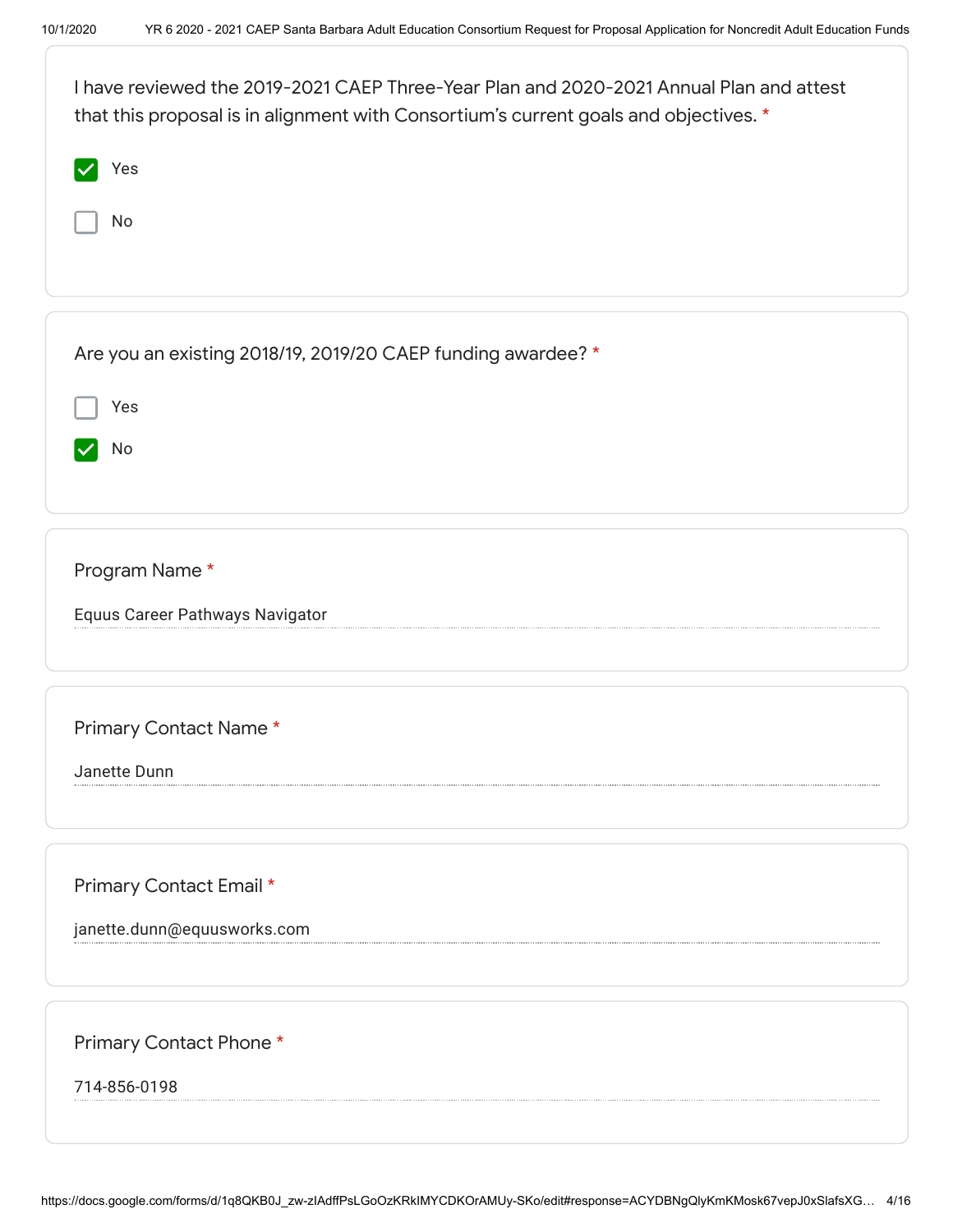| Applicable Noncredit Program Area *           |
|-----------------------------------------------|
| Adult Education (ABE, ASE, Basic Skills)      |
| English as a Second Language/Citizenship      |
| Entry or Reentry into the Workforce           |
| <b>Adults with Disabilities</b>               |
| Short-Term CTE/Programs in Pre-Apprenticeship |
| Literacy                                      |
|                                               |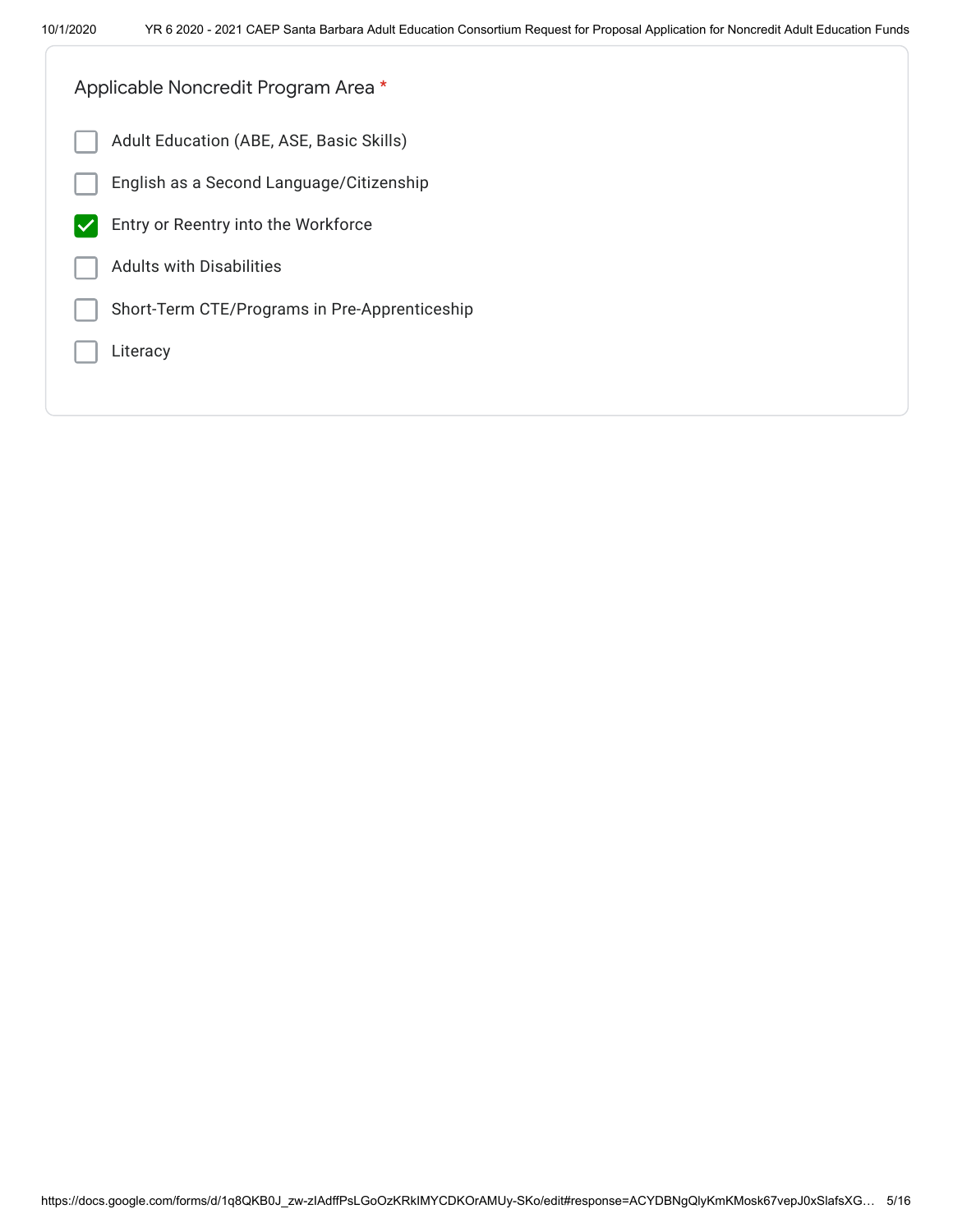1. Executive Summary: Please provide an executive summary of your proposed plan (to include overarching goals and outcomes) to create new programs or expand existing programs in one of the areas identified above. \*

Equus Workforce Solutions (EQS) is a nationally and locally based workforce service provider, with decades of experience supporting individuals in career exploration, measurable skill gains, credential attainment, job search readiness and preparation to enter the workforce. We are innovators of workforce systems development, including adapting to the changes in job seeker demographics, integrating data-driven technology, expanding access to services, and coordinating partner-supported service delivery. EWS has been on the forefront of innovating locally based solutions, such as developing customized group training with community colleges, offering a variety of adult work-based learning opportunities, and preparing job seekers to meet the demands of today's labor market. We believe in the premise that providing direct access to information, education, support and opportunity is essential to working specifically with underserved populations within communities. EWS currently provides One Stop Operator and Adult and Dislocated Worker services through contract with the Santa Barbara Workforce Development Board (SBWDB). EWS proposes to provide comprehensive services from January 1, 2021-June 30, 2022, for a total of eighteen months.

EWS will provide workforce services in collaboration with and support of existing programs and services within the College system. Our service offerings are designed to support existing services in a nonduplicative manner. Our program design, as outlined in the activity chart, will provide unique on-site services that will link current students to community programs, including the WIOA Adult and Dislocated Worker program and other programs in support of their personal, educational and career goals. Our role as the Career Pathways Navigator will be to educate, organize and integrate senior community service organizations, education, employers, and workforce development stakeholders to the benefit of continued education that leads to employment.

EWS has developed virtual service delivery to meet the challenges related to the Covid-19 virus. All service delivery components can be accomplished in the virtual environment via Zoom meetings, including job fairs and community events. We will, as the Covid-19 environment changes also provide services within the community and at Workforce Development Board sites as space available. We propose to develop a schedule for on-site service delivery that meets the needs and helps support goals outlined in this RFP.

Our measurable goals for this program are in alignment with the CAEP and Consortium's goals and include the following:

1) Outreach and engage underserved populations, specifically mature adults, adults with limited work experience into City College educational opportunities and the SBWDB program services for the purposes of attaining educational and employment goals.

2) Register eligible adult learners into EQS, free of cost, LinkedIn Learning program, including assistance with the development of a LinkedIn account.

3) Provide adult learners with access to job leads that support their career goals.

4) Link adult learners to the SBWDB Adult and Dislocated Worker services, eligibility, enrollment information and provide WIOA orientations. Develop a bridge between City College and associated schools and the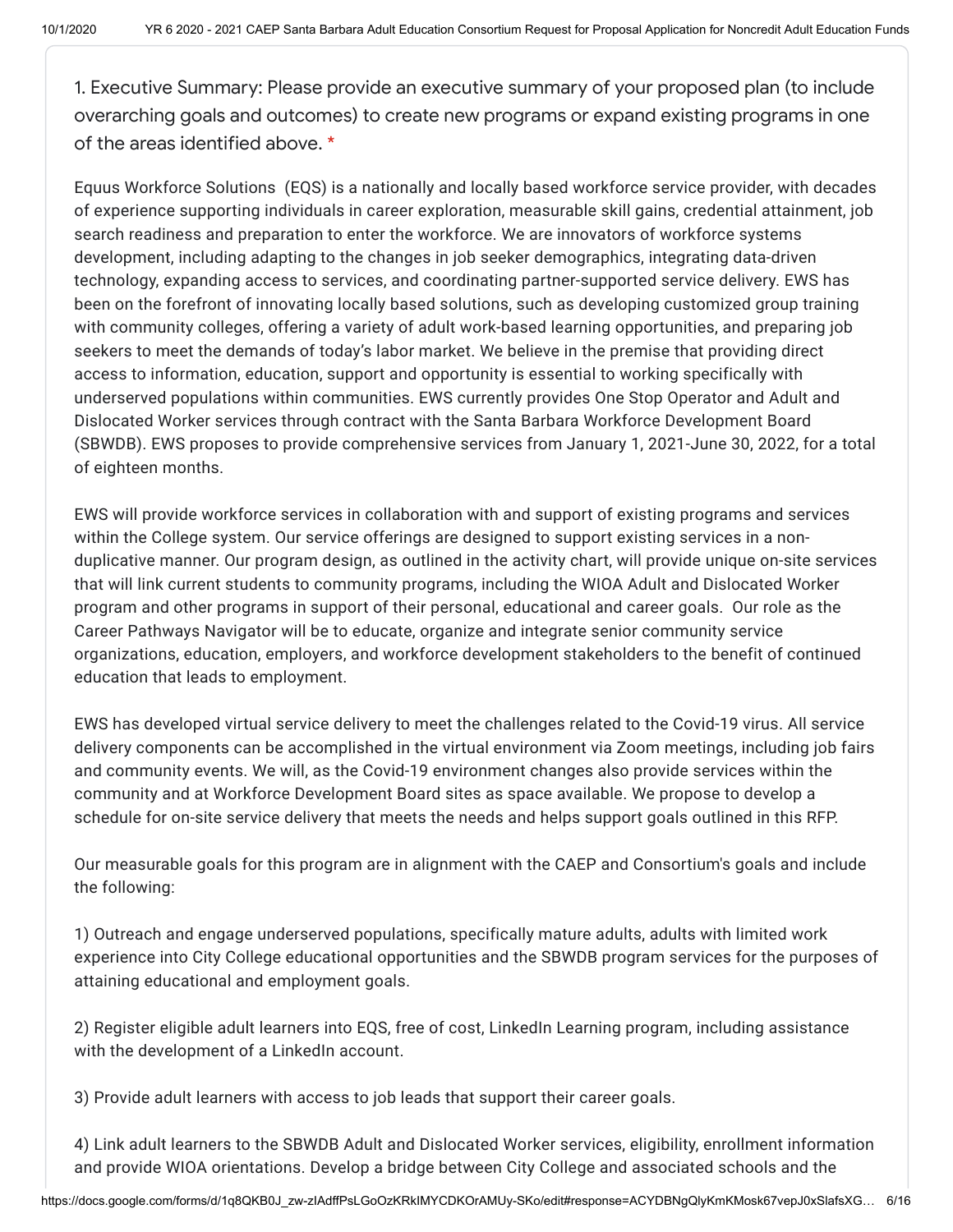10/1/2020 YR 6 2020 - 2021 CAEP Santa Barbara Adult Education Consortium Request for Proposal Application for Noncredit Adult Education Funds Santa Barbara Workforce Development Board programs.

5) Organize and schedule specialized Job Fairs specifically geared towards growing industries for adult learners.

6) Organize special meetings and events with community organizations and stakeholders for roundtable discussions that support adult learner needs.

7) Provide the Consortium with monthly activity data reports, including registration and usage of RWS webbased tools, workshop attendance and job leads provided.

In conclusion, EWS is dedicated to providing unique, meaningful employment and community outreach services that will supplement students in their quest to complete their educational goals, create career pathways and become employed.

2. Integration: Please explain how your proposed program integrates adult education programs at SBCC and creates a transition to credit/transfer educational programs or creates a transition to the workforce (including, but not limited to, internships, jobs, pre-apprenticeships, and selfemployment). \*

EWS is uniquely positioned to be the bridge between SBCC educational programs and the SBWDB WIOA workforce and employment services. Our Career Pathways Navigator will be crossed-trained and able to provide onsite WIOA Orientations and determine eligibility requirements for enrollment into the SBWDC Adult and Dislocated Worker program. Eligible and enrolled adult learners/job seekers will have access to a variety of employment services, based on need and in support of career goals. WIOA services, for eligible and enrolled job seekers, provides access to vocational training and on the job, work-based training opportunities. Our efforts in registering adult learners into our web-based systems, providing soft skill and job search readiness onsite workshops as well as WIOA Orientations will prepare adults to continue their education as gaps appear or transition into workforce services. EWS will ensure integration with our One Stop Operator attendance at consortium meetings and overseeing the Career Pathways Navigator.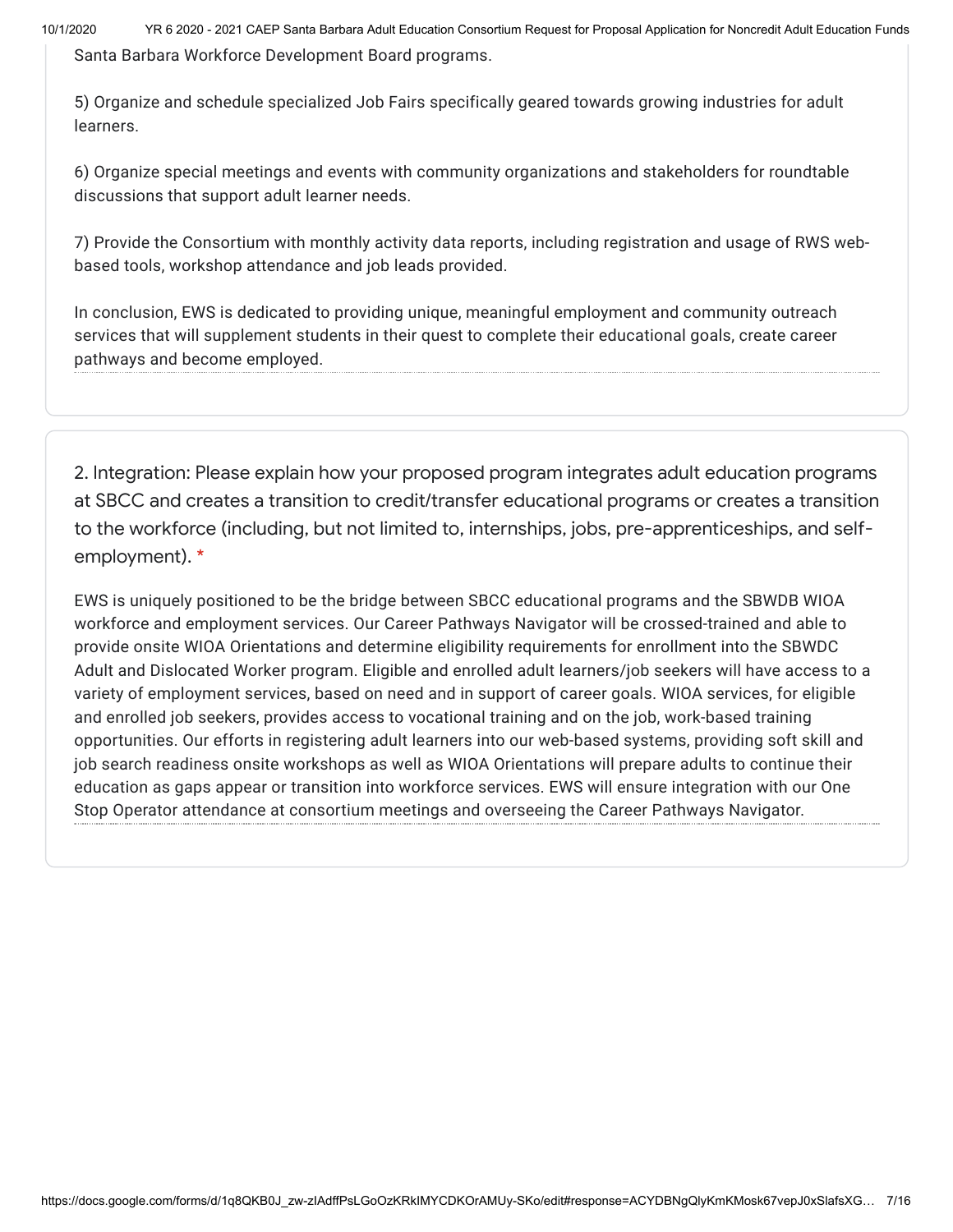3. Justification: Please justify the need of your proposed program and include research, labor market information, employer feedback, student surveys, or other relevant information and describe how funding will further your objectives. For programs that have previously received funding, please justify the need, include students served, and provide a status report on your existing award(s) and remaining balance(s). \*

EWS proposes to outreach and engage the mature job seeker population in need of services that will support the skill upgrades they will need to join or re-join the workforce. Mature job seekers are coined as the "hidden unemployed" that exist at a higher rate than general unemployment numbers. Labor statistics often do not capture job seekers that have not yet entered the workforce or have been outside of the workforce for extended periods of time. In a 2017 report titled "Older Workers Report," published by SCEPA, an organization dedicated to economic realities, older workers were found to be at a 8.2% unemployment rate within an overall unemployment rate of 3.3%. The report went on to demonstrate that mature workers are currently 50% less hirable than their younger counterparts. In today's economic realities of higher costs and dwindling retirement accounts, more and more mature workers are seeking to find employment or additional employment to augment low paying, part time jobs. In a study completed by the Urban Institute, the reasons for the increase in older American seeking employment are attributed to changes to Social Security rules regarding work requirements and the raising of the retirement age. The study also sites retirement insecurities that encompasses retirement account stability. Many older workers were laid off in the economic downturn beginning in 2007, which continues to impact the mindset of older job seekers as well as their pocketbooks.

What keeps older job seekers from being seen as a desirable candidate in 2020 and beyond? In an article piece, written by Peter Cappelli for the Human Resource Executive, entitled "Discriminating Against Older Workers," it is cited that more than ever older workers not only need to worker longer, they actually want to work longer. Advances in lifestyle and medicine mean that we will all live longer, active, robust lives and this includes our contributions within the workforce. Mr. Cappelli makes the case that employers have long held assumptions that hinder then from hiring a mature worker. Some of these assumptions include the belief that mature workers may be sick more often, that their healthcare costs will be higher and that they may not have the skills they need to do the job. Mature workers are not sick at a higher rate than they younger counter parts and they often have healthcare options that lessen the burden on the employer.

In an article published by AARP in 2018, entitled "How Older Workers Can Learn New Job Skills" the "skills gap" issue was discussed as a possible barrier to employment. The article goes on to provide many avenues older workers have access to that can help them shrink their skills gaps, the most valuable being access to specific education avenues related to gaining specific skills needed in today's world.

There is no doubt that technology has developed at a rapid pace and that most jobs require some level of technological skill. Whether in hotel industry, warehousing, dispatch, or customer service positions, computers and operating system experience is needed. Our decades of experience have proved that mature job seekers are often intimidated by using computer-based systems for their skill development and job search. We have designed our model to support these job seekers through their initial hesitance to create resumes, use job search engines, access online learning opportunities-all in our efforts to prepare them for the next phase of their world of work.

Do mature job seekers need to learn technology, and can they learn new skills? The answer to those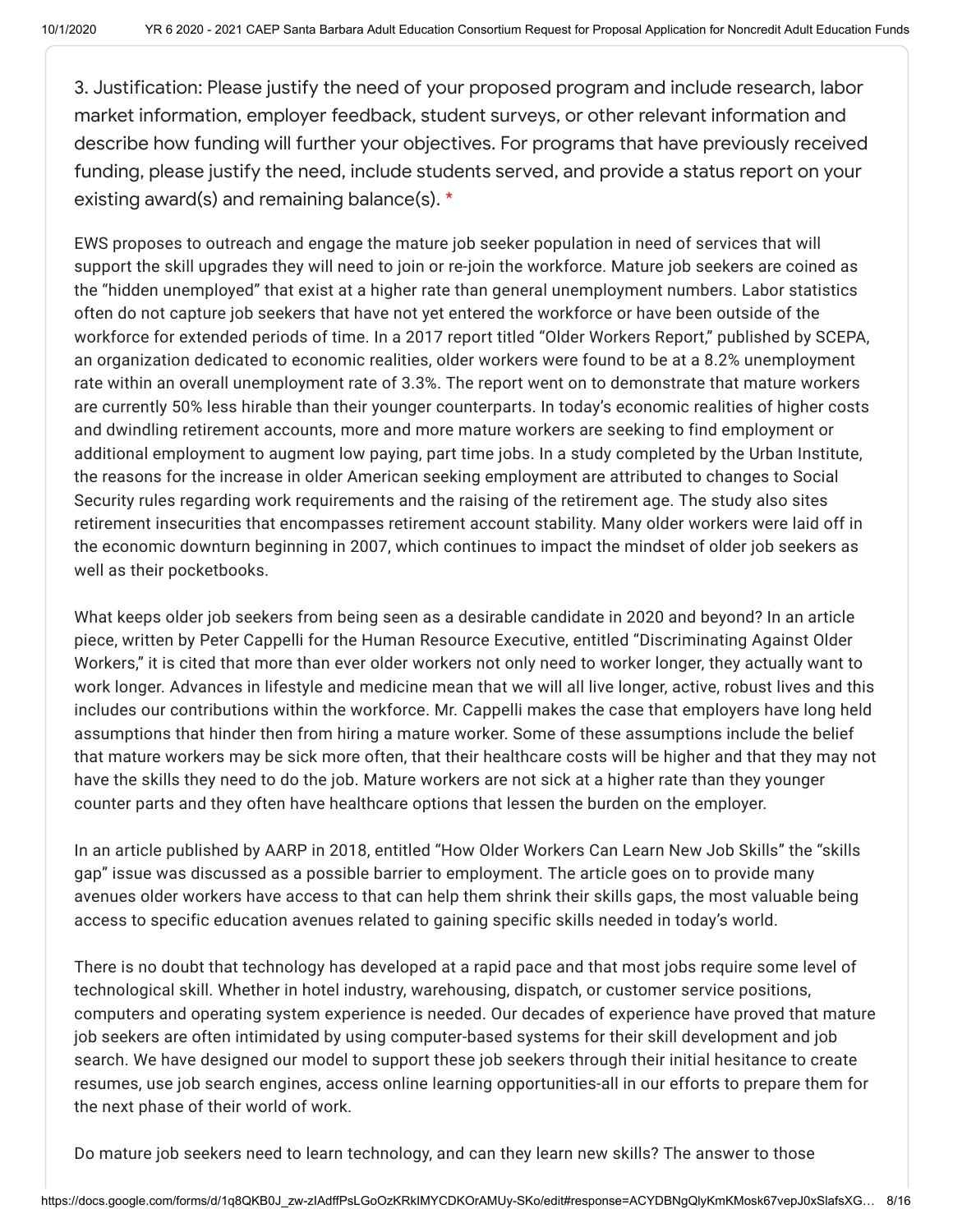10/1/2020 YR 6 2020 - 2021 CAEP Santa Barbara Adult Education Consortium Request for Proposal Application for Noncredit Adult Education Funds

questions is yes. In a 2018 article entitled "How to Teach Technology to Seniors," a PEW research study revealed that 77% of seniors need assistance with technology skills. The good news is that this demographic is not only willing to learn, they know they need to learn new skills to join the workforce. The best place for adult learners to gain skills is in friendly, easily accessible, learning environments that move that the pace of the learner and provides for 1:1 help as needed. RWS believes that the SBCC educational opportunities, in conjunction with the RWS Career Pathways Navigator services, will provide the environment needed to successfully service mature adults with overcoming their skill gaps and re-entering the workforce. RWS has had success working with specialized populations within cohorts and would be able to bring best practice ideas on how to engage and serve older learners within peer groups that provide comradery and support.

4. Outreach & Marketing: Please describe your plans to conduct outreach and marketing to reach your target population and increase enrollments. \*

EWS proposes to develop outreach and marketing materials and presentations for community organizations and agencies that also serve the older population. The materials presented will bring awareness to these organizations of educational opportunities provided through the SBCC system and services that will be made available through this grant. Often the largest barrier to success is the lack of awareness about programs and services that are available. In partnership with the Consortium and with the help of the One Stop Operator and WIOA partner system, we will be able to overcome the "awareness gap" and open up opportunities to older adults. We will have monthly calendar outreach efforts scheduled each month to not only bring awareness but to establish collaborative partnerships throughout the term of the grant. Add in virtual environment meetings here

5. Partnerships: Please provide 2-3 prospective CAEP Programs or Partners you plan to work with to maximize student and client participation and describe your prospective collaborative efforts; either with current CAEP programs and/or other external community entities. \*

EWS plans to partner with SBCC staff, Consortium members, the City Library system, AARP Santa Barbara Chapter #72, Community Family Services, Department on Aging, Veteran's groups, Santa Barbara MeetUp for Seniors and other community-based organizations that serve older adults. We believe in working for the good of the individual through establishing collaboration. In addition, we will be seeking out employers that are older worker friendly as well as employers that we will educate on the value of hiring an older worker. The hub of support from SBCC, the Consortium, a wealth of community groups and agencies and employers will ensure that older learners will receive a higher level of service that will help them reach their educational and workplace goals.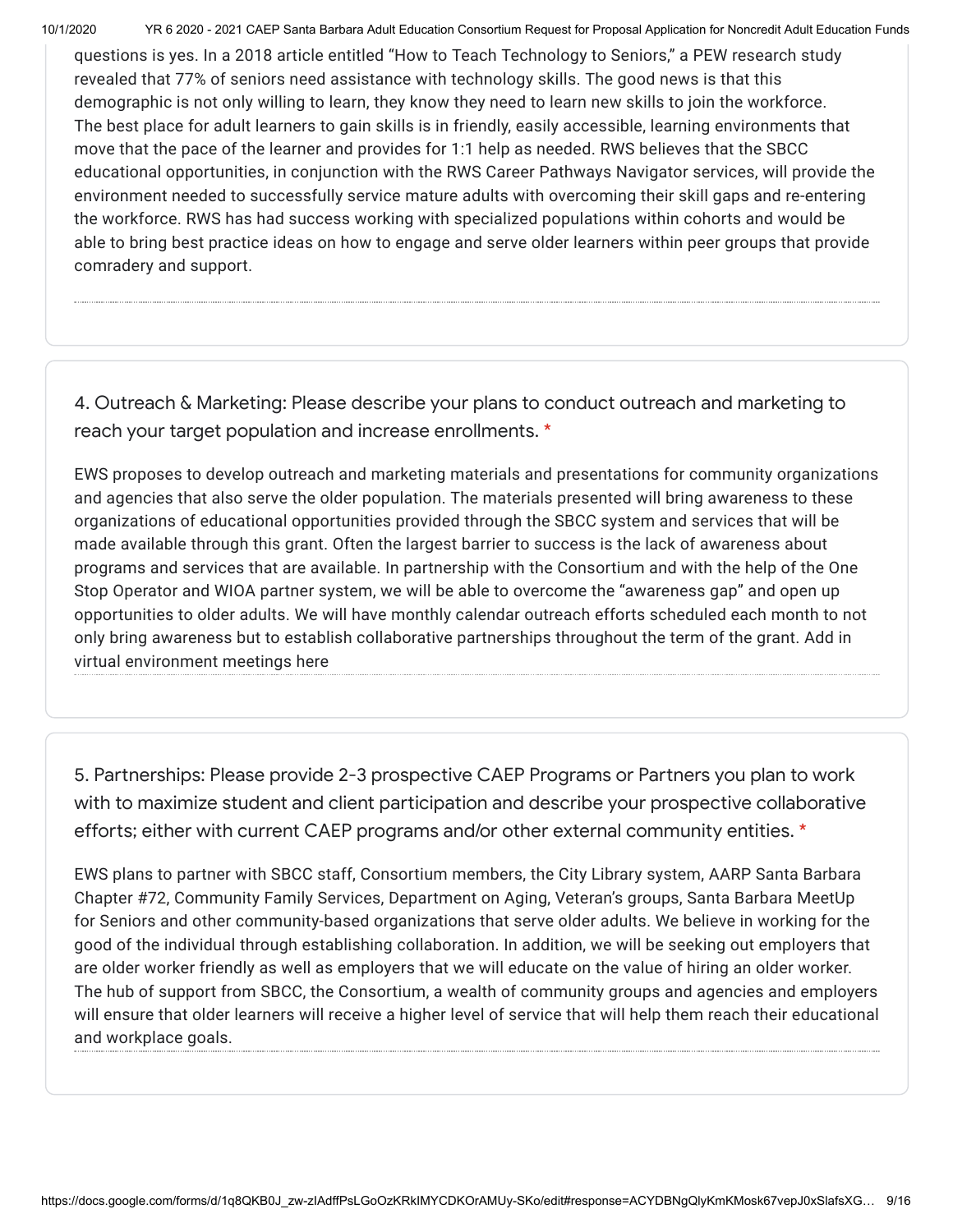6. SBCC Noncredit Student Support Services: Provide your plans to integrate SBCC Noncredit Student Support Services in order to assist students in obtaining abbreviated educational plans. \*

Our Career Pathways Navigator will work on campus to assist students with the services described earlier that will help them define their skill gaps and career pathway. We will work hand in hand with staff to assist in the support of non-credit learners to complete their program and progress to credited classes and or employment.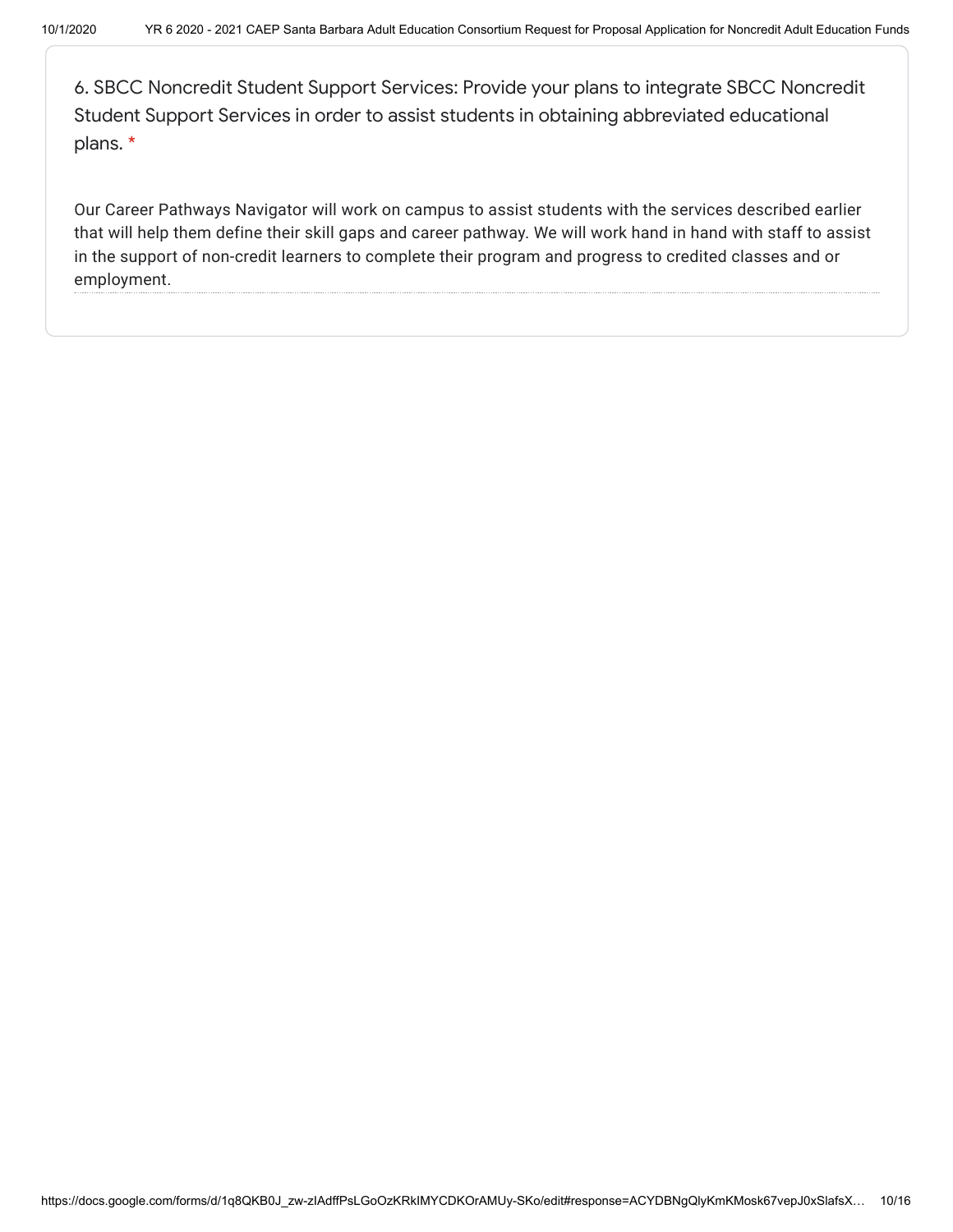7. Alignment: Please describe how your program is in alignment and furthers the Consortium's goals and objectives as stated above. \*

Our program design encompasses solutions that are aligned with the Santa Barbara CAEP Consortium's primary goals as well as the CAEP 3-year plan.

Primary Goals:

1) Building bridges from non-credit to credit learning opportunities:

EWS will provide labor market information for emerging careers and skills needs to obtain those positions.

2) Fill gaps in career education in Industrial Technologies and other advancing fields: EWS will provide employer information and forums to discuss skills needed to enter into Industrial Technology fields.

3) Focus on mathematics, English and ESL: EWS will provide employer based information regarding skill and educational levels needed for career development.

4) Support Adults with Disabilities Career Planning and Training:

EWS's Career Pathways Navigator will develop and implement an outreach and awareness campaign specifically targeted to mature adult job seekers. We will develop presentations and materials for various community organizations, governmental agencies and WIOA partners that serve this population. The awareness campaign will be developed in conjunction with the Consortium to include information on educational opportunities, career pathways to employment and access to WIOA eligibility and enrollment.

5) One Stop Operator Partnership:

EWS functions as the One Stop Operator in Santa Barbara County and will ensure the Operator participates in Consortium meetings and assists with partner development.

6) Cross-Pollinate CAEP initiatives with WIOA and workforce initiatives:

EWS's Career Pathways Navigator will be cross trained in delivering WIOA Orientations as well as eligibility determination onsite at SBCC campuses on a regularly scheduled basis. Our stall will also conduct inservice WIOA training, as needed, to SBCC staff to increase awareness of eligibility, enrollment processes, program assets and goals.

# 7) Data Collection:

EWS will develop a data collection and reporting system to provide the Consortium with monthly activity and service data for all service delivery points defined below. Reports will include numbers of adult job seeker interactions, job fairs, employer contacts, community events, WIOA orientations and WIOA enrollments.

8) Support transition to employment:

EWS will provide job leads, employer forums, labor market information, and LinkedIn account development and access to LinkedIn Learning.

## 9) Alignment with CAEP goals:

EWS will be an active participant in Consortium meetings and other planning meetings that help support idea building and initiatives.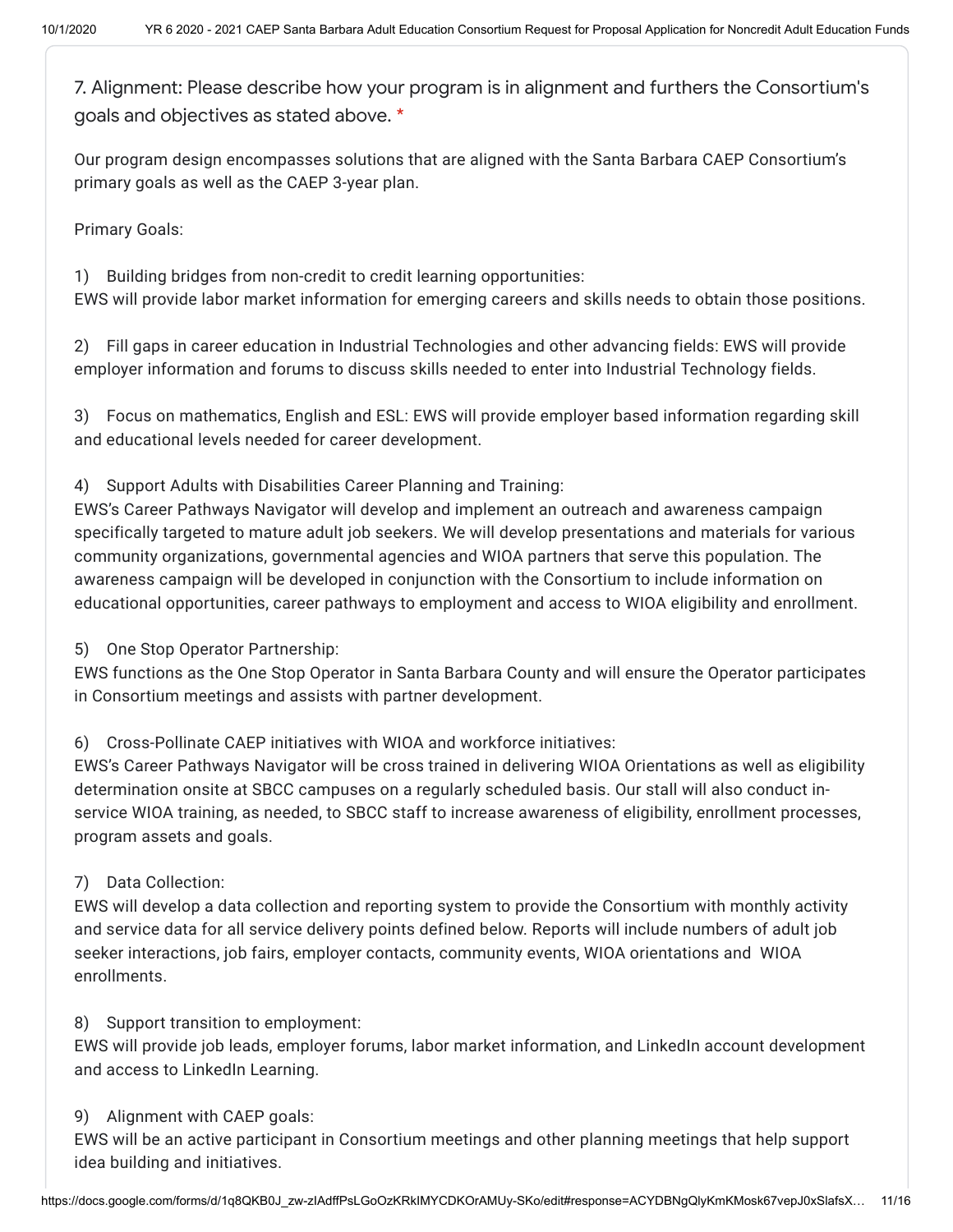CAEP 3-Year Plan Goals:

1) Provide excellent programming for adults based on proven need:

EWS is the largest provider of workforce services and programs in the nation. We will bring a wealth of information, ideas, and expertise to our Career Pathways Navigator Program. Our consultant staff will have access to our various Communities of Practice forums, designed to assist in program development and problem solving. We understand that there is a need for a stronger conduit between education and workforce services to ensure adult learners are also successful job seekers. We see our program as that bridge for identified target populations.

2) Provide support to ensure adult learners have access to employment information and opportunities that support their career goals.

3) Innovative professional development for staff: EWS will provide WIOA 101 training for SBCC staff as needed and requested.

4) Set meaningful outcomes, captured by measure tools and shared with Stakeholders: EWS takes pride in setting measurable goals for our programs and we have the method and will capture data and success stories that demonstrate the positive impact of the program. EWS will present program data and summaries to the Consortium in a format accessible to stakeholders.

8. Leveraging Funds : Please describe what other funding sources, and the percentage of those funding sources, will be used to support your CAEP proposed program. \*

EWS will provide access to LinkedIn Learning for eligible adult job seekers. .

9. Diversity, Inclusion, and Equity: Please describe how your program will create a diverse, inclusive, and equitable educational experience for adult learners. Please identify strategies in which your program plans to address racial inequality and professional development support for instructors and staff. \*

EWS believes in and promotes diverse, inclusive and equitable environments. We are an EEOC employer. We instill these values in our staff training and provide those we serve with an avenue to express concerns in a confidential manner. Students will have access to a confidential and professional Compliance Line phone number to lodge concerns and complaints if they arise. All calls are taken seriously and followed up upon until conclusion.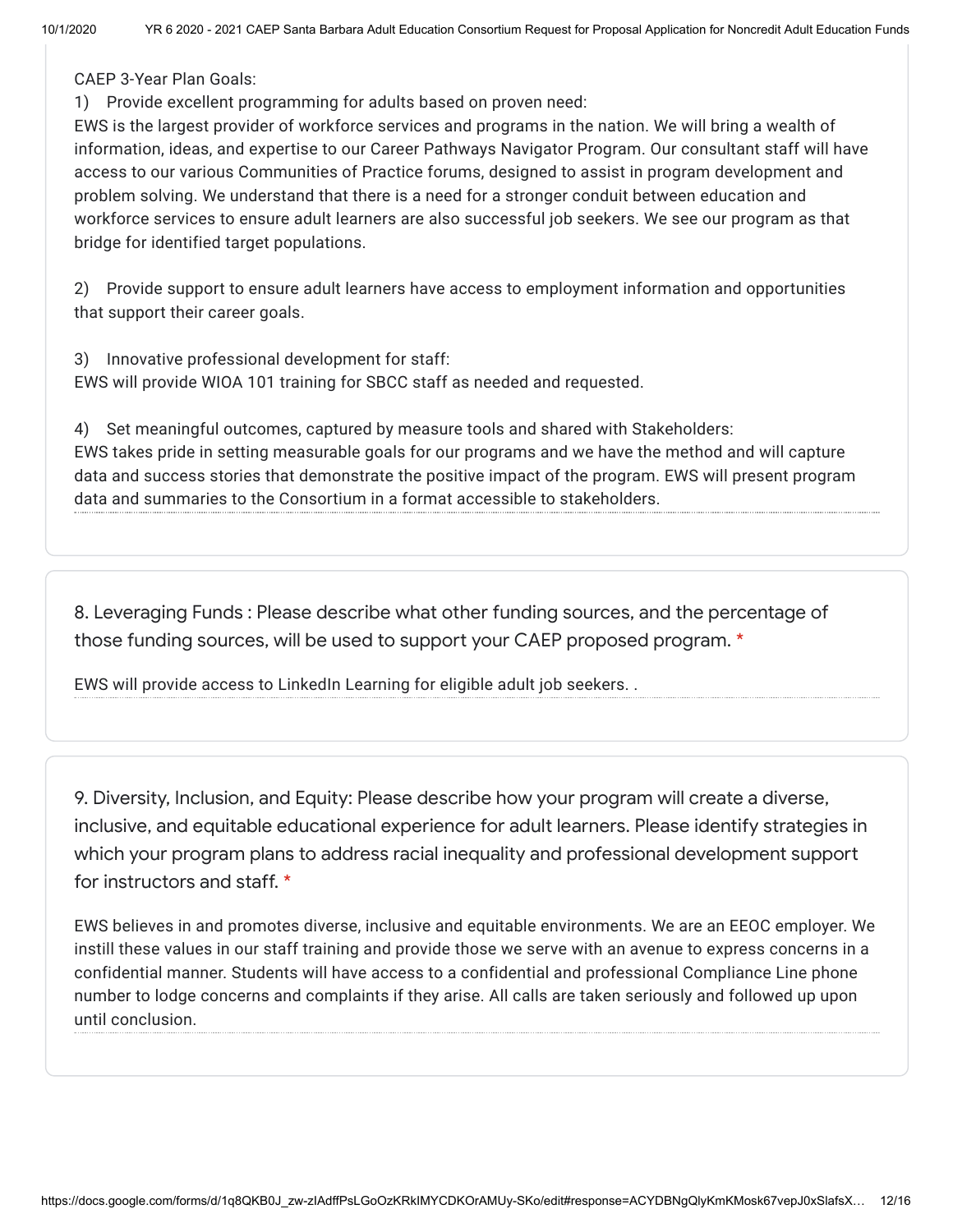10. Potential Budget Reductions: Please describe what specific programming needs and/or services your program would reduce or eliminate should the CAEP grant budget be reduced (range 10-25% at any point during the grant cycle). Please note that final budget reductions would be determined by the Santa Barbara Adult Education Consortium based on the Consortium's priorities and goals. \*

EWS will provide a reduced activity calendar for consideration.

## 6. Activity Chart \*

Please use the Activity Chart provided in the link under the instructions and email to [sbaebg@gmail.com.](mailto:sbaebg@gmail.com) The Activity Chart should outline your program's specific objectives and activities, along with a timeline for completion, the person/agency responsible, outcomes and data capture methods. Please attach additional pages if necessary.

I certify that the Activity Chart has been completed and emailed to **shaebg@gmail.com** 

## Total Budget Requested \*

\$70,000

# 1000 (Instructional Salaries) \*

Total dollars requesting for INSTRUCTIONAL PERSONNEL (include 25% for BENEFITS in 3000 section below)

0

# 1000 Detail \*

Please provide a detailed budget for this category.

0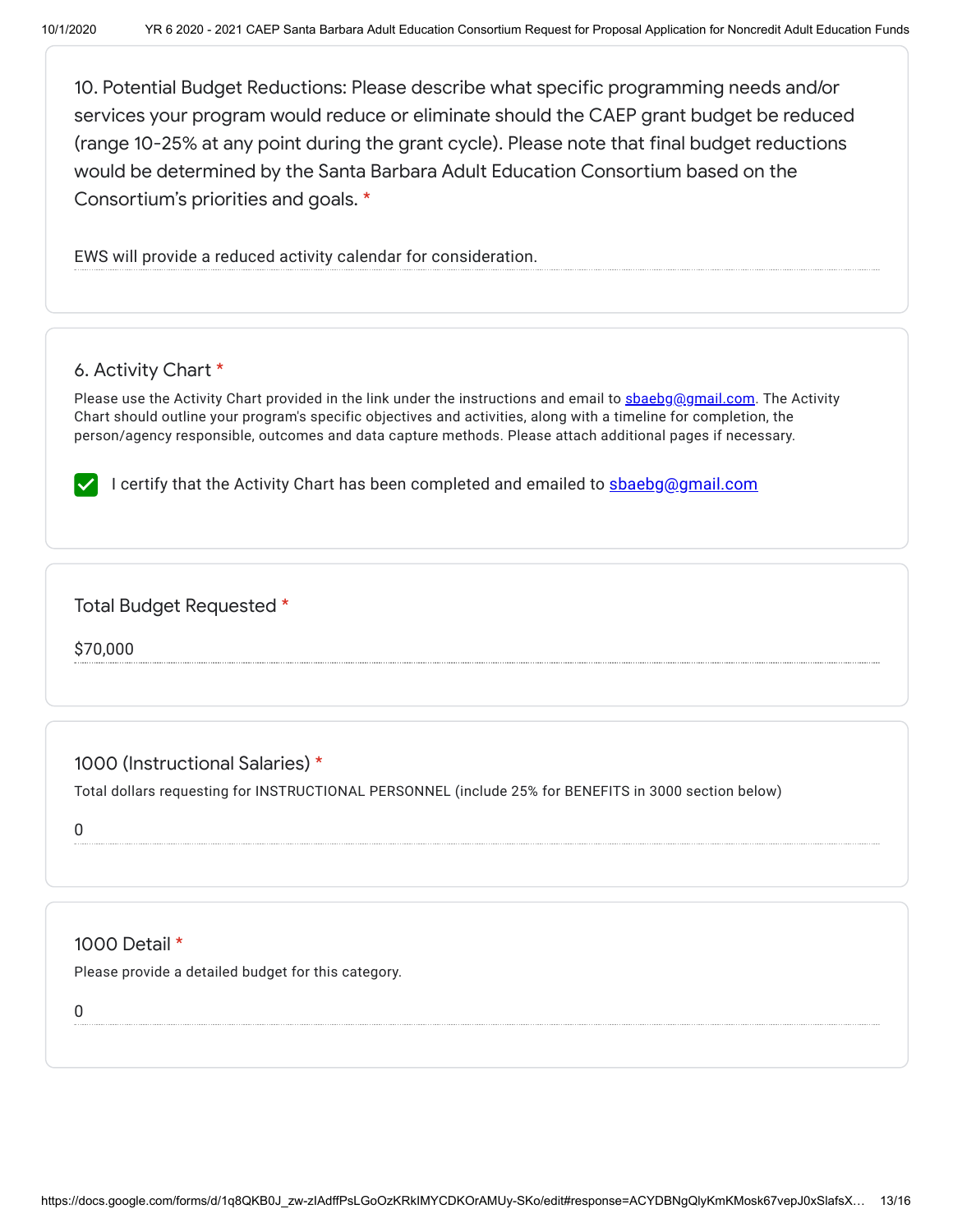# 2000 (Noninstructional Salaries) \*

Total dollars requesting for PERSONNEL (include 25% for BENEFITS in 3000 section below)

0

#### 2000 Detail \*

Please provide a detailed budget for this category.

0

# 3000 (Benefits from 1000 and 2000 categories) \*

Total dollars requesting for BENEFITS . The average benefit rate is 25%.

0

## 4000 \*

Total dollars requesting for INSTRUCTIONAL SUPPLIES and NON-INSTRUCTIONAL SUPPLIES and Computer Software (not Hardware).

\$2,656

#### 4000 Detail \*

Please provide a detailed budget for this category.

Job Fair, Special Event and Office supplies

#### 5000 \*

Total dollars requesting for CONSULTANTS, MEETINGS, PROFESSIONAL DEVELOPMENT

\$65,844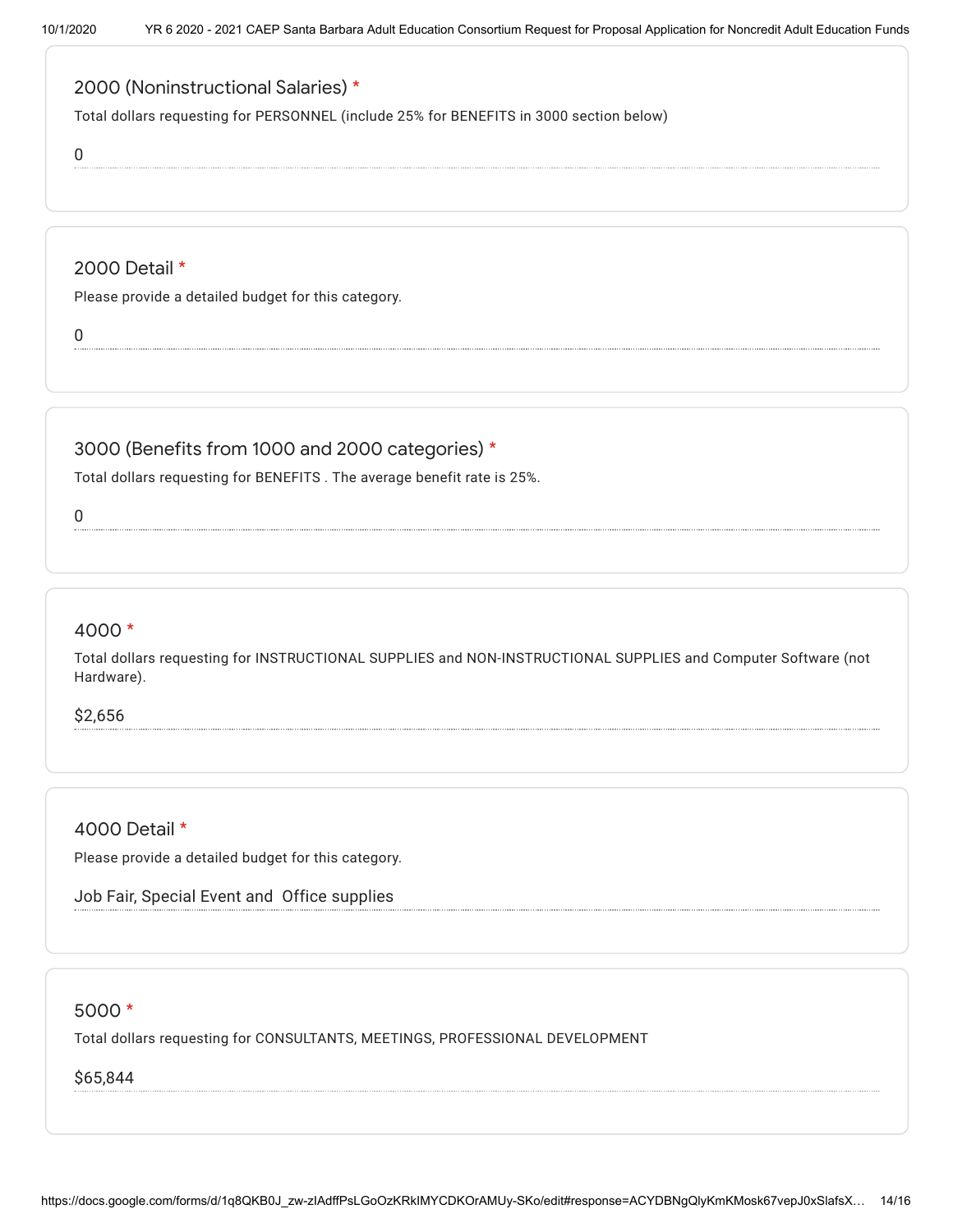#### 5000 Detail \*

Please provide a detailed budget for this category.

Career Pathways Navigator at 82 hours per month; Accountant at 4 hours per month; audit fee, cell phone, mileage and management fee.

## 6000 \*

Total dollars requesting for CAPITAL OUTLAY (Computer Hardware)

\$1,500

6000 Detail \*

Please provide a detailed budget for this category.

Laptop computer

Do you currently receive other NON-CAEP funding that supports the proposed activity? If yes, please describe how additional funding expands or supports that activity. \*

Yes, WIOA Adult and Dislocated Worker funding, access to workforce and employment

What is your sustainability plan for this activity when funding is no longer available? \*

Provision of specific services will require funding. Bridges to workforce services will be maintained.

Total number of adult students served in 2018-2019 and 2019-2020 (for CAEP awardees). \*

0